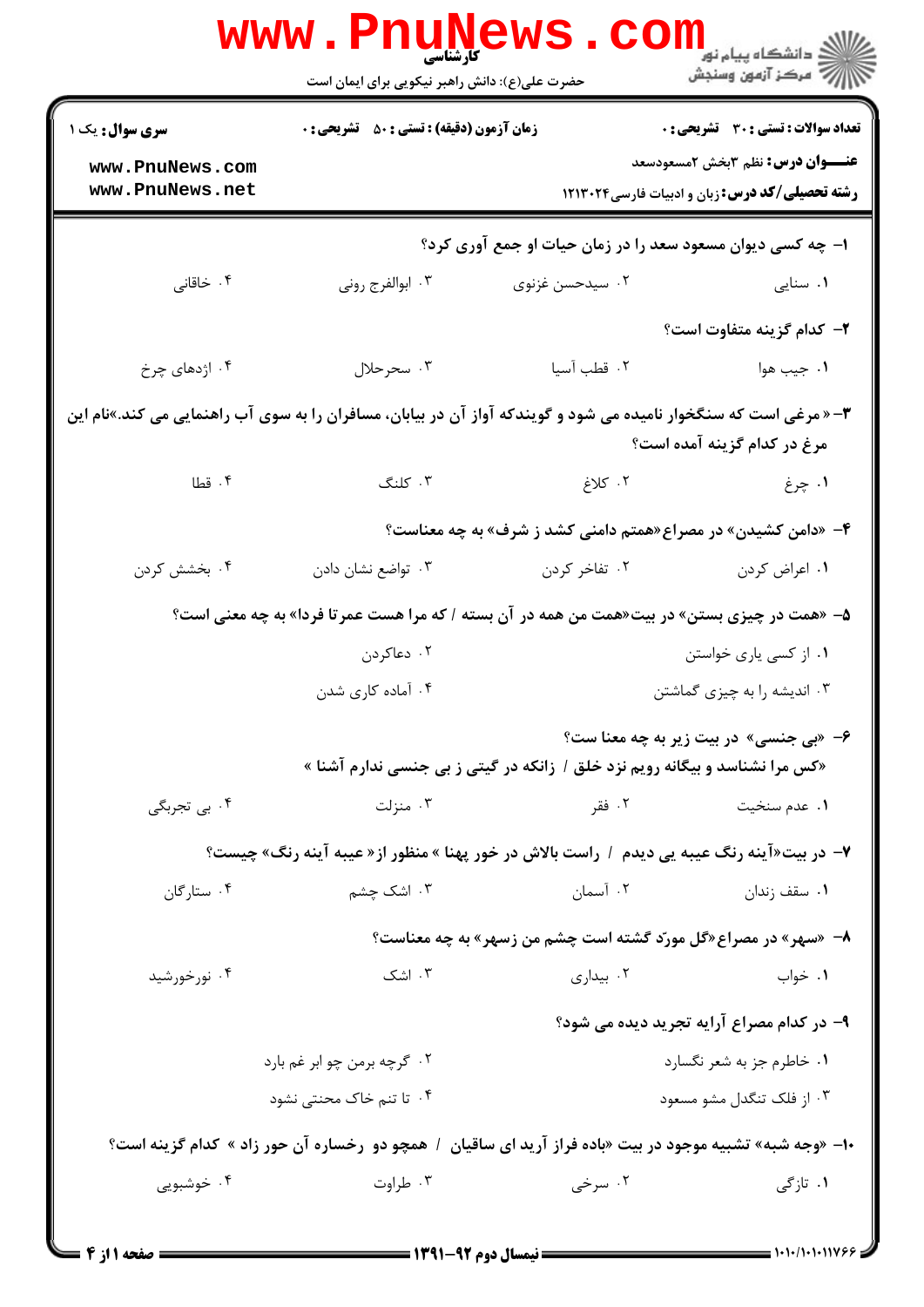|                                                                                                                  | <b>www.rnune</b><br><b>کارشناسی</b><br>حضرت علی(ع): دانش راهبر نیکویی برای ایمان است |                                                                                                                     | ر دانشڪاه پيام نور<br>ا∛ مرکز آزمون وسنجش                                                                                                       |  |
|------------------------------------------------------------------------------------------------------------------|--------------------------------------------------------------------------------------|---------------------------------------------------------------------------------------------------------------------|-------------------------------------------------------------------------------------------------------------------------------------------------|--|
| <b>سری سوال : ۱ یک</b><br>www.PnuNews.com<br>www.PnuNews.net                                                     | <b>زمان آزمون (دقیقه) : تستی : 50 ٪ تشریحی : 0</b>                                   |                                                                                                                     | <b>تعداد سوالات : تستی : 30 ٪ تشریحی : 0</b><br><b>عنـــوان درس:</b> نظم ۳بخش ۲مسعودسعد<br><b>رشته تحصیلی/کد درس:</b> زبان و ادبیات فارسی۲۱۳۰۲۴ |  |
| 11- مفهوم بیت« جوی روان سیمین گشته زآب / برگ رزان ِ زرین گشته ز باد» کدام گزینه است؟                             |                                                                                      |                                                                                                                     |                                                                                                                                                 |  |
| ۰۴ رسیدن انگورها                                                                                                 | ۰۳ وزیدن باد بهاری                                                                   | ۰۲ جاری شدن رودها                                                                                                   | ٠١ فرا رسيدن پاييز                                                                                                                              |  |
|                                                                                                                  |                                                                                      | ۱۲- مقصود شاعر از « فروزان رویان» در بیت «بدین فروزان رویان  نگه کنم که همی /  به نور طبعی روی زمین فروزانند»       | چیست؟                                                                                                                                           |  |
| ۰۴ ستارگان درخشان                                                                                                | ۰۳ شاهزادگان                                                                         | ۰۲ اشعه خورشید                                                                                                      | ٠١ زيبا رويان                                                                                                                                   |  |
|                                                                                                                  |                                                                                      | ۱۳- با توجه به بیت «چوسوده  دوده به روی هوا بر افشانند /  فروغ آتش روشن ز دود بنشاند» گزینه <u>نادرست</u> کدام است؟ |                                                                                                                                                 |  |
|                                                                                                                  | ۰۲ بین سوده و دوده جناس مذیل است.                                                    |                                                                                                                     | ۰۱ بین سوده و دوده جناس لاحق است.                                                                                                               |  |
|                                                                                                                  | ۰۴ سوده به معنی «ریز شده» است.                                                       |                                                                                                                     | ۰۳ بین آتش، دود و فروغ مراعات نظیر است.                                                                                                         |  |
| <b>۱۴</b> - در این بیت چه آرایه ای به کار رفته است؟«هنجارهمی بینند از شعرمن آری / بینند ز انجم به شب تاری هنجار» |                                                                                      |                                                                                                                     |                                                                                                                                                 |  |
| ۰۴ موازنه                                                                                                        | ۰۳ لف ونشر                                                                           | ۰۲ رد الصدر الي العجز                                                                                               | ۰۱ تلمیح                                                                                                                                        |  |
|                                                                                                                  |                                                                                      | «تخم گشت ای عجب مگر سخنم ۱ که پراکنده بر زمین فکنم»                                                                 | <b>۱۵</b> - دربیت زیر «مگر» چه نوع کلمه ای است؟                                                                                                 |  |
| ۰۴ قید انکار                                                                                                     |                                                                                      | ۰۱ قید استفهام مسمع ۲۰ شمیر پرسشی مسمع ۲۰ اسم                                                                       |                                                                                                                                                 |  |
|                                                                                                                  |                                                                                      | «همچو آتشکده شده است دلم / ً من از آن بیم دم همی نزنم»                                                              | ۱۶- دربیت زیر چه نوع تشبیهی به کار رفته است؟                                                                                                    |  |
| ۰۴ تشبیه موکد                                                                                                    | ۰۳ تشبیه مجمل                                                                        | ٠٢ تشبيه مفصل                                                                                                       | ٠١ تشبيه بالكنايه                                                                                                                               |  |
|                                                                                                                  |                                                                                      |                                                                                                                     | ۱۷– نوع اضافه در کدام گزینه، متفاوت است؟                                                                                                        |  |
| ۰۴ بخار حسرت                                                                                                     | ۰۳ حرز مدح                                                                           | ۰۲ باران غم                                                                                                         | ۰۱ گردن عقل                                                                                                                                     |  |
|                                                                                                                  |                                                                                      | « وین لاشه خر ضعیف بدره را / اندر دم رفته کاروان بندم »                                                             | <b>۱۸- منظور از «لاشه خر» در بیت زیر چیست؟</b>                                                                                                  |  |
| ۰۴ جسم                                                                                                           | دنيا $\cdot$                                                                         | ۰۲ روح آلوده                                                                                                        | ١. خر لاغر                                                                                                                                      |  |
|                                                                                                                  |                                                                                      |                                                                                                                     |                                                                                                                                                 |  |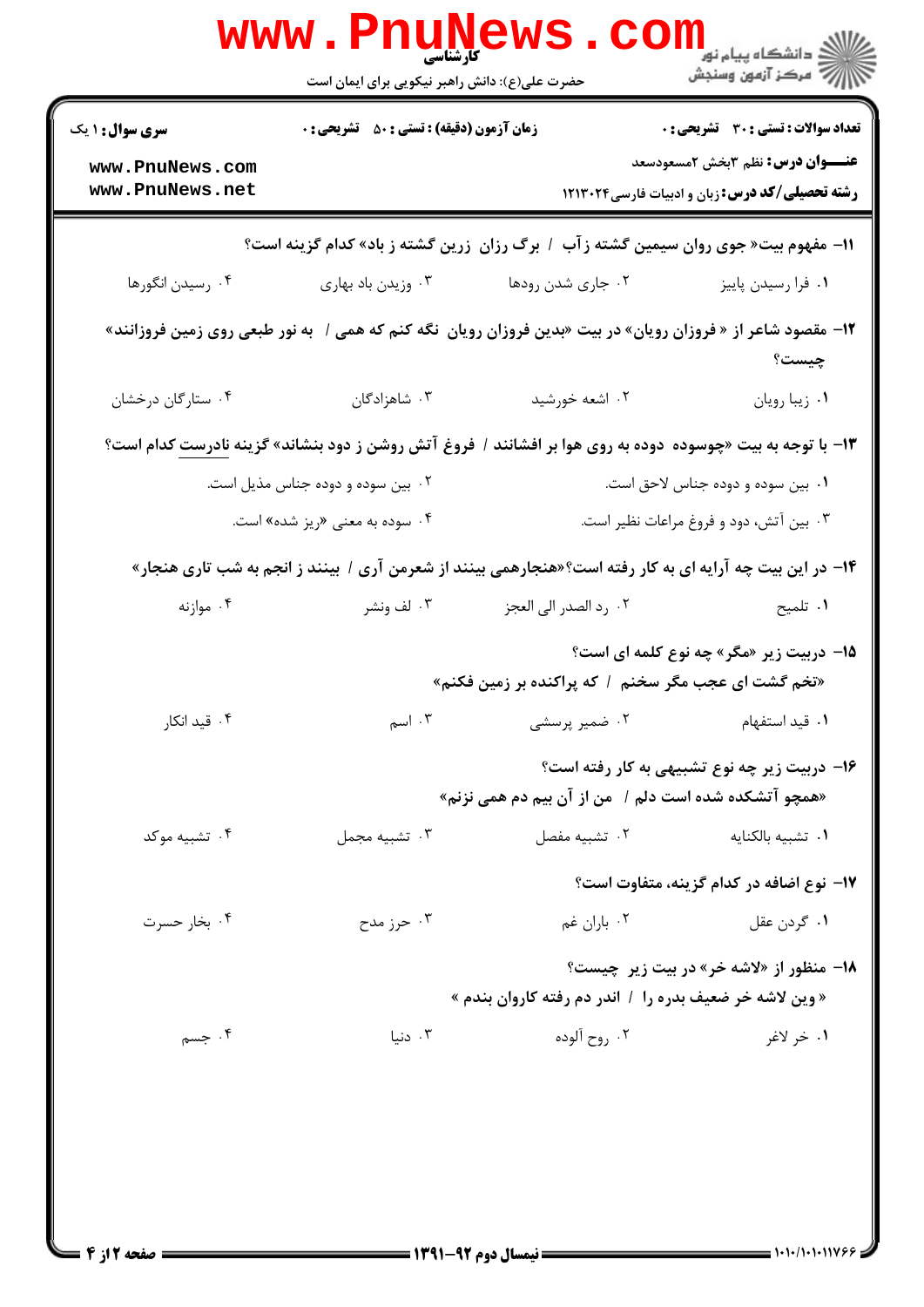|                                                      | <b>www.PnuNews</b><br>کار شناسی                    |                                                                                                                                                                                                                                       | دانشگاه پيام نور¶<br>ا <mark>∜</mark> مرکز آزمهن وسنجش                                                                      |
|------------------------------------------------------|----------------------------------------------------|---------------------------------------------------------------------------------------------------------------------------------------------------------------------------------------------------------------------------------------|-----------------------------------------------------------------------------------------------------------------------------|
|                                                      | حضرت علی(ع): دانش راهبر نیکویی برای ایمان است      |                                                                                                                                                                                                                                       |                                                                                                                             |
| <b>سری سوال : ۱ یک</b>                               | <b>زمان آزمون (دقیقه) : تستی : 50 ٪ تشریحی : 0</b> |                                                                                                                                                                                                                                       | <b>تعداد سوالات : تستی : 30 ٪ تشریحی : 0</b>                                                                                |
| www.PnuNews.com<br>www.PnuNews.net                   |                                                    |                                                                                                                                                                                                                                       | <b>عنـــوان درس:</b> نظم 3بخش 2مسعودسعد<br><b>رشته تحصیلی/کد درس:</b> زبان و ادبیات فارسی۲۰۲۴ ۱۲۱۳۰۲۴                       |
|                                                      |                                                    |                                                                                                                                                                                                                                       | ۱۹- در کدام بیت هم آرایه تلمیح و هم آرایه تهکّم وجود دارد؟                                                                  |
|                                                      |                                                    | ١. آب صافی شده ست خون دلم   /   خون تیره شده ست آب سرم                                                                                                                                                                                |                                                                                                                             |
|                                                      |                                                    |                                                                                                                                                                                                                                       | ۰۲ همه احوال من دگرگون شد / راست گویی سکندر دگرم                                                                            |
|                                                      |                                                    | ۰۳ جگرم پاره است و دل خسته / از غم و درد آن دل و جگرم                                                                                                                                                                                 |                                                                                                                             |
|                                                      |                                                    |                                                                                                                                                                                                                                       | ۰۴ از بلندی حصن و تندی کوه ۱ از زمین گشت منقطع نظرم                                                                         |
|                                                      |                                                    |                                                                                                                                                                                                                                       | ٢٠- با توجه به معنى واژه ها، گزينه درست كدام است؟                                                                           |
| ۰۴ حضيض: هجوم                                        | ۰۳ طارم: زير زمين                                  | ۰۲ لییدن: ترسیدن                                                                                                                                                                                                                      | ٠١ دراييدن: ياوه گفتن                                                                                                       |
|                                                      |                                                    |                                                                                                                                                                                                                                       | <b>۲۱</b> - در کدام گزینه معنای درست«گرزن» به کار رفته است؟                                                                 |
|                                                      | ۰۲ گلی سفید رنگ وخوشبو                             |                                                                                                                                                                                                                                       | ۰۱ کلاهی پوشیده از جواهرات                                                                                                  |
| ۰۴ چاقوی قلم تراش تزیین شده از طلا                   |                                                    |                                                                                                                                                                                                                                       | ۰۳ تاجي كه از حرير بافته و روي آن طلا مي آراستند                                                                            |
|                                                      |                                                    | «از دلم چون شب سیاه آورد / آزمعانی کـواکب روشــن<br>نــوبهاری همــی بــرآرد زود ۱ که ازو عقل را بود گلشن»                                                                                                                             | <b>۲۲</b> - دوبیت زیر در توصیف چه چیزی است؟                                                                                 |
| ۰۴ طبیعت                                             | ۰۳ فرزند                                           | <b>۱.</b> شمع مسمود است. این است که این مقابل به این کشمی است که این کشمی است که این کشور است که این کشور که این کشور<br>این کشمی این کشور است که این کشور است که این کشور است که این کشور است که این کشور است که این کشور است که این |                                                                                                                             |
|                                                      |                                                    | «از زهر مار و تیزی آهن بود هلاک / با مار حلقه گشته ز آهن چگونه ای»                                                                                                                                                                    | <b>۲۳</b> - دربیت زیر منظور از «مار حلقه گشته ز آهن » چیست و چه آرایه ای در آن به کار رفته است؟                             |
|                                                      | ۰۲ حلقه ی آهنین در زندان، استعاره مطلقه            |                                                                                                                                                                                                                                       | ۰۱ ماری که چنبر زده باشد، استعاره مصرحه                                                                                     |
| ۰۴ بند و زنجیری که بر پای زندانی نهند، استعاره مصرحه |                                                    |                                                                                                                                                                                                                                       | ۰۳ راه مار پیچ زندان، استعاره مکنیه                                                                                         |
|                                                      |                                                    |                                                                                                                                                                                                                                       | ۲۴− «کدام گزینه ستاره سعد است وستاره صاحب منصبان و اشخاص با اسم و رسم است و به همین باور آن را خواجه اختران<br>خوانده اند»؟ |
| ۰۴ مشتری                                             | ۰۳ کیوان                                           |                                                                                                                                                                                                                                       | ۱. مريخ هره در است.                                                                                                         |
|                                                      |                                                    |                                                                                                                                                                                                                                       | <b>۲۵</b> - «جوفروش گندم نمای» کنایه از چیست؟                                                                               |
|                                                      | ۰۲ کسی که بسیار دست ودلباز است.                    |                                                                                                                                                                                                                                       | ۰۱ کسی که باطنش بهتر از ظاهرش باشد.                                                                                         |
|                                                      | ۰۴ کسی که دنیا برایش بی ارزش است.                  |                                                                                                                                                                                                                                       | ۰۳ کسی که متاع خوبی نشان بدهد و متاع نامرغوبی بفروشد.                                                                       |
|                                                      |                                                    |                                                                                                                                                                                                                                       |                                                                                                                             |